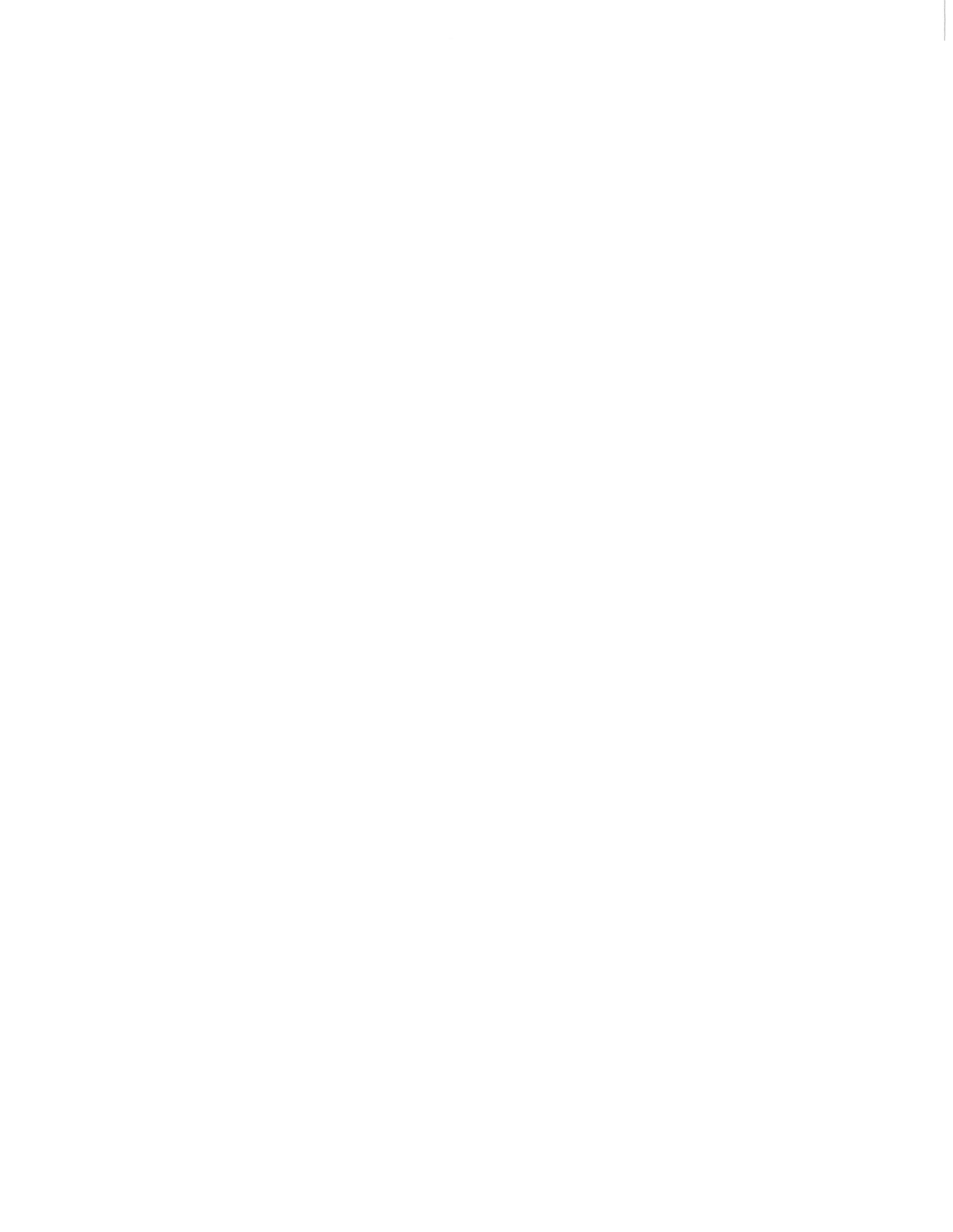# City of Trenton: Recruiting Module, Phase 2

| <b>Monthly Recurring</b> | Billed monthly |                |                   |  |  |
|--------------------------|----------------|----------------|-------------------|--|--|
|                          | #EE's          | Per EE / Month | <b>Total Cost</b> |  |  |
|                          |                |                |                   |  |  |
| <b>Recruiting Module</b> | 1285           | 1,300.00       | 1,300.00          |  |  |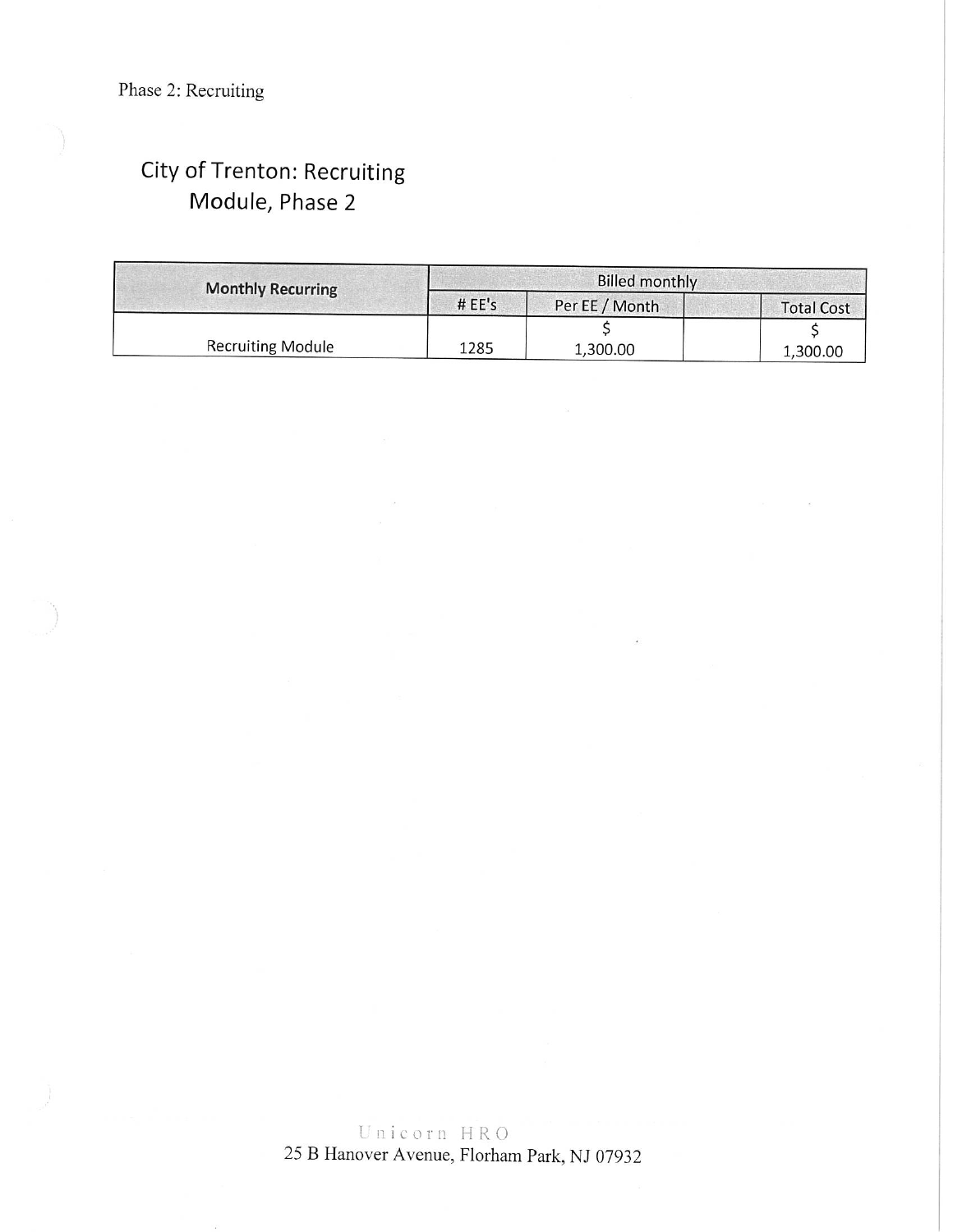KrONOS

#### **PROPOSAL RESPONDENT MUST COMPLETE**

The undersigned respondent declares that he/she has read the Notice of Request for Proposal, Instructions to Respondents, Affidavits and Scope of Services, Requirements, Evaluation Criteria attached, that he/she has determined the conditions affecting the proposal agrees, if this proposal is accepted, to furnish and deliver Payroll and Human Resource Information Systems Services for the City of Trenton, Department of Administration for three (3) years with an option to extend two (2) one (1) year options:

Respondents should attach a description of the expected level of effort required by City of Trenton personnel during the implementation process. If the respondent offers an enhanced solution to reduce the level of effort required by City of Trenton personnel, the respondent is encouraged to include that as an option. Any pricing for such enhanced implementation assistance should be clearly delineated in the pricing proposal.

# PAYROLL AND HUMAN RESOURCE INFORMATION SYSTEMS SERVICES

TOTAL COST FOR THE SERVICES FOR YEAR ONE (1)

TOTAL COST FOR THE SERVICES FOR YEAR TWO (2)

TOTAL COST FOR THE SERVICES FOR YEAR THREE (3)

**GRAND TOTAL AMOUNT FOR THREE (3) YEARS** 

**OPTION TO EXTEND YEAR FOUR (4) TOTAL COST FOR THE SERVICES** 

| 270,484 |  |
|---------|--|

**OPTION TO EXTEND YEAR FIVE (5) TOTAL COST FOR THE SERVICES** 

270,484

582,984

270,484

270,484

 $\frac{1}{1,123,952}$ 

S

(SIGNATURE BY AUTHORIZED REPRESENTATIVE)

CC2017-02 PAYROLL SERVICES AND HUMAN RESOURCE INFORMATION SYSTEM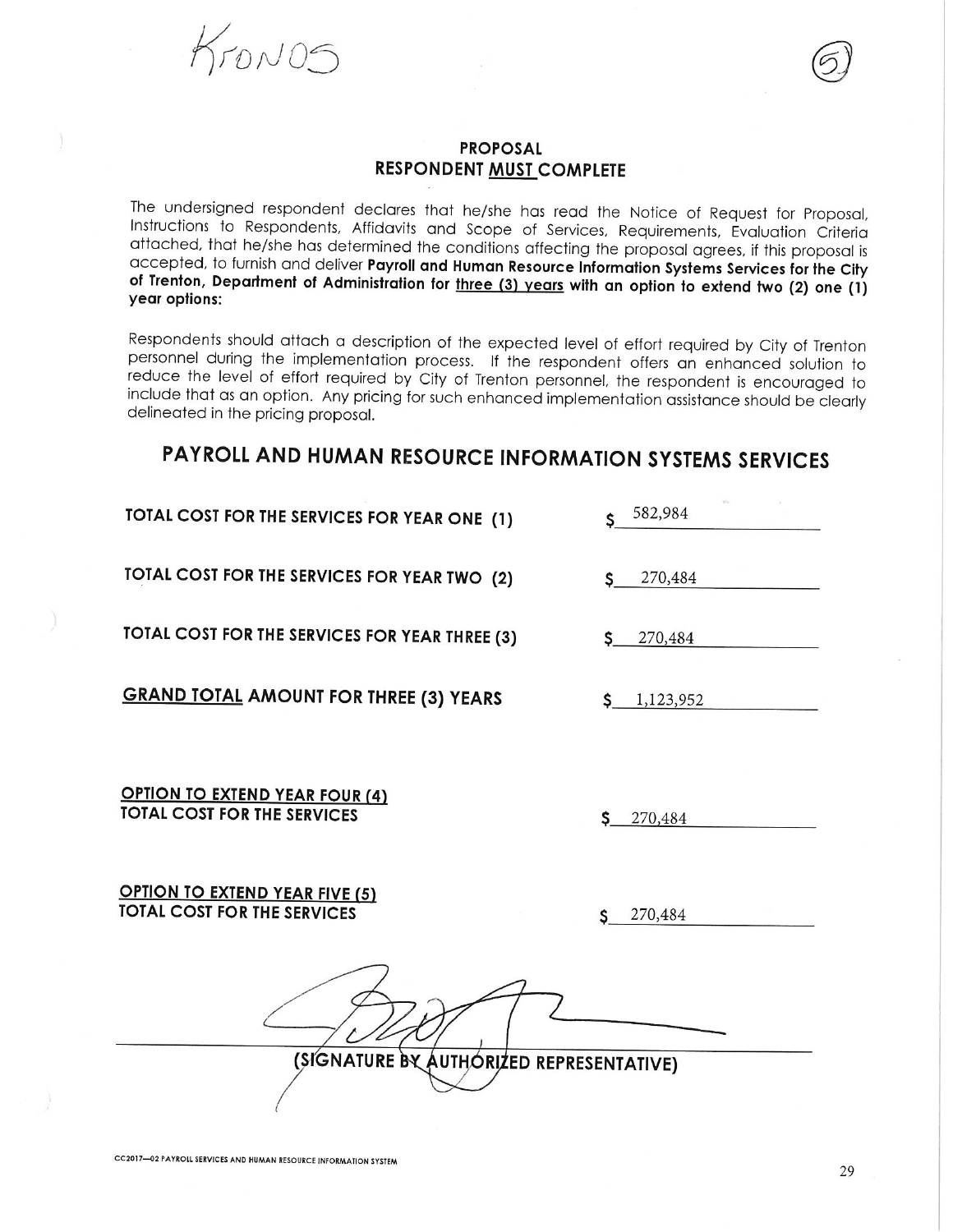

### **PROPOSAL RESPONDENT MUST COMPLETE**

The undersigned respondent declares that he/she has read the Notice of Request for Proposal, Instructions to Respondents, Affidavits and Scope of Services, Requirements, Evaluation Criteria attached, that he/she has determined the conditions affecting the proposal agrees, if this proposal is accepted, to furnish and deliver Payroll and Human Resource Information Systems Services for the City of Trenton, Department of Administration for three (3) years with an option to extend two (2) one (1) year options:

Respondents should attach a description of the expected level of effort required by City of Trenton personnel during the implementation process. If the respondent offers an enhanced solution to reduce the level of effort required by City of Trenton personnel, the respondent is encouraged to include that as an option. Any pricing for such enhanced implementation assistance should be clearly delineated in the pricing proposal.

Please refer to ADP's Proposal for The City of Trenton, Intent section, which outlines client resources and responsibilities typically included in the implementation project team, as well as a description of our enhanced implementation option. Please refer to our Additional Pricing Information Exhibit, which includes pricing details for this optional implementation service.

| <b>PAYROLL AND HUMAN RESOURCE INFORMATION SYSTEMS SERVICES</b><br>\$746,704 |
|-----------------------------------------------------------------------------|
| \$373,052                                                                   |
| \$387,974                                                                   |
| \$1,507,730                                                                 |
| \$403,493                                                                   |
| \$419,632                                                                   |
| (SIGNATURE BY AUTHORIZED REPRESENTATIVE)                                    |
|                                                                             |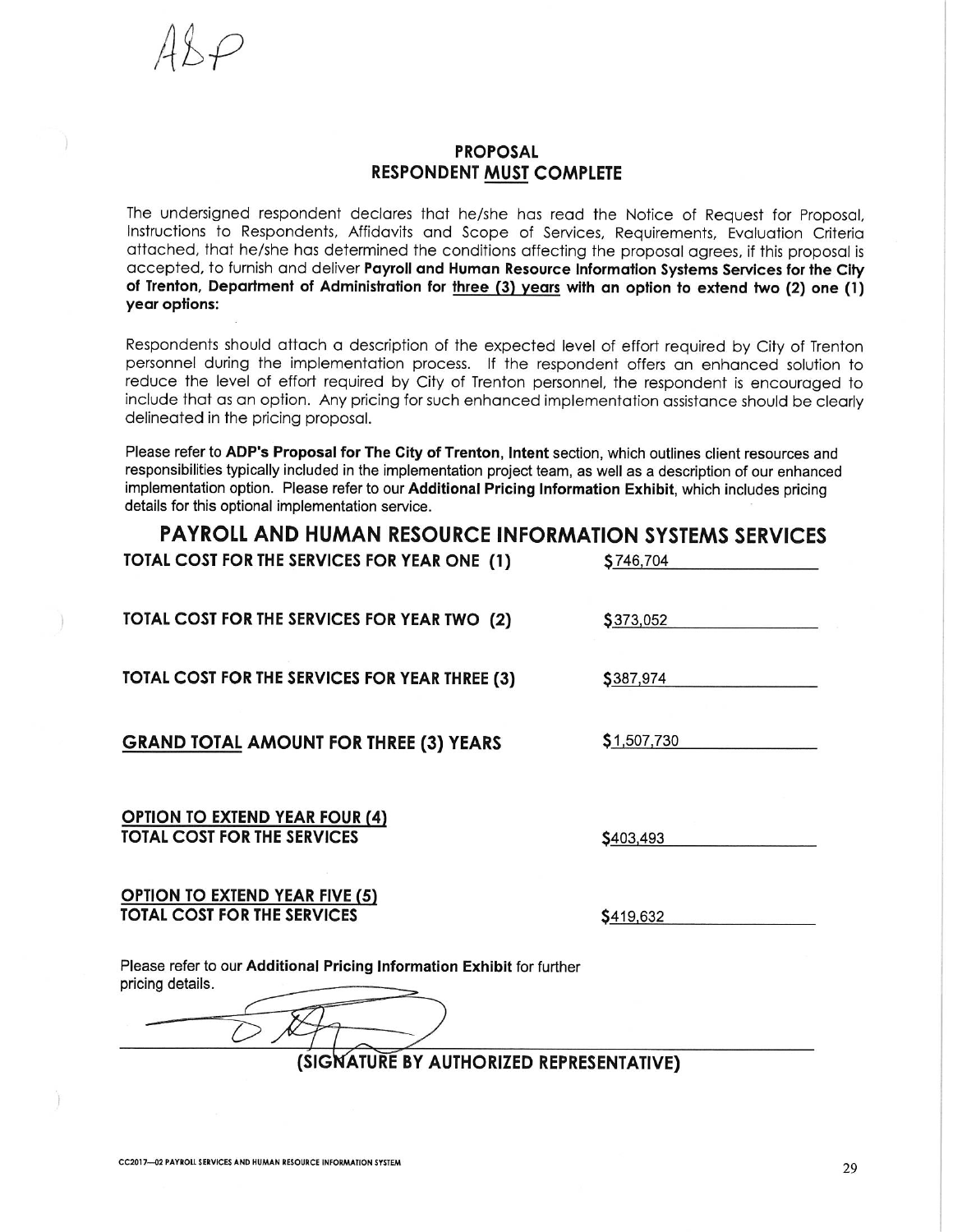## Pricing - SAP & AHR

#### **PROPOSAL RESPONDENT MUST COMPLETE**

The undersigned respondent declares that he/she has read the Notice of Request for Proposal, Instructions to Respondents, Affidavits and Scope of Services, Requirements, Evaluation Criteria attached, that he/she has determined the conditions affecting the proposal agrees, if this proposal is accepted, to furnish and deliver Payroll and Human Resource Information Systems Services for the City of Trenton, Department of Administration for three (3) years with an option to extend two (2) one (1) year options:

Respondents should attach a description of the expected level of effort required by City of Trenton personnel during the implementation process. If the respondent offers an enhanced solution to reduce the level of effort required by City of Trenton personnel, the respondent is encouraged to include that as an option. Any pricing for such enhanced implementation assistance should be clearly delineated in the pricing proposal.

### **PAYROLL AND HUMAN RESOURCE INFORMATION SYSTEMS SERVICES**

TOTAL COST FOR THE SERVICES FOR YEAR ONE (1)

TOTAL COST FOR THE SERVICES FOR YEAR TWO (2)

TOTAL COST FOR THE SERVICES FOR YEAR THREE (3)

**GRAND TOTAL AMOUNT FOR THREE (3) YEARS** 

**OPTION TO EXTEND YEAR FOUR (4) TOTAL COST FOR THE SERVICES** 

 $$272,243$ 

 $$1,814,581$ 

 $$272,243$ 

 $$2,352,072$ 

 $5$  272.243

 $$272.243$ 

**OPTION TO EXTEND YEAR FIVE (5)** TOTAL COST FOR THE SERVICES

(SIGNATURÉ BY AUTHORIZED REPRESENTATIVE)

 $\mathbf{1}$